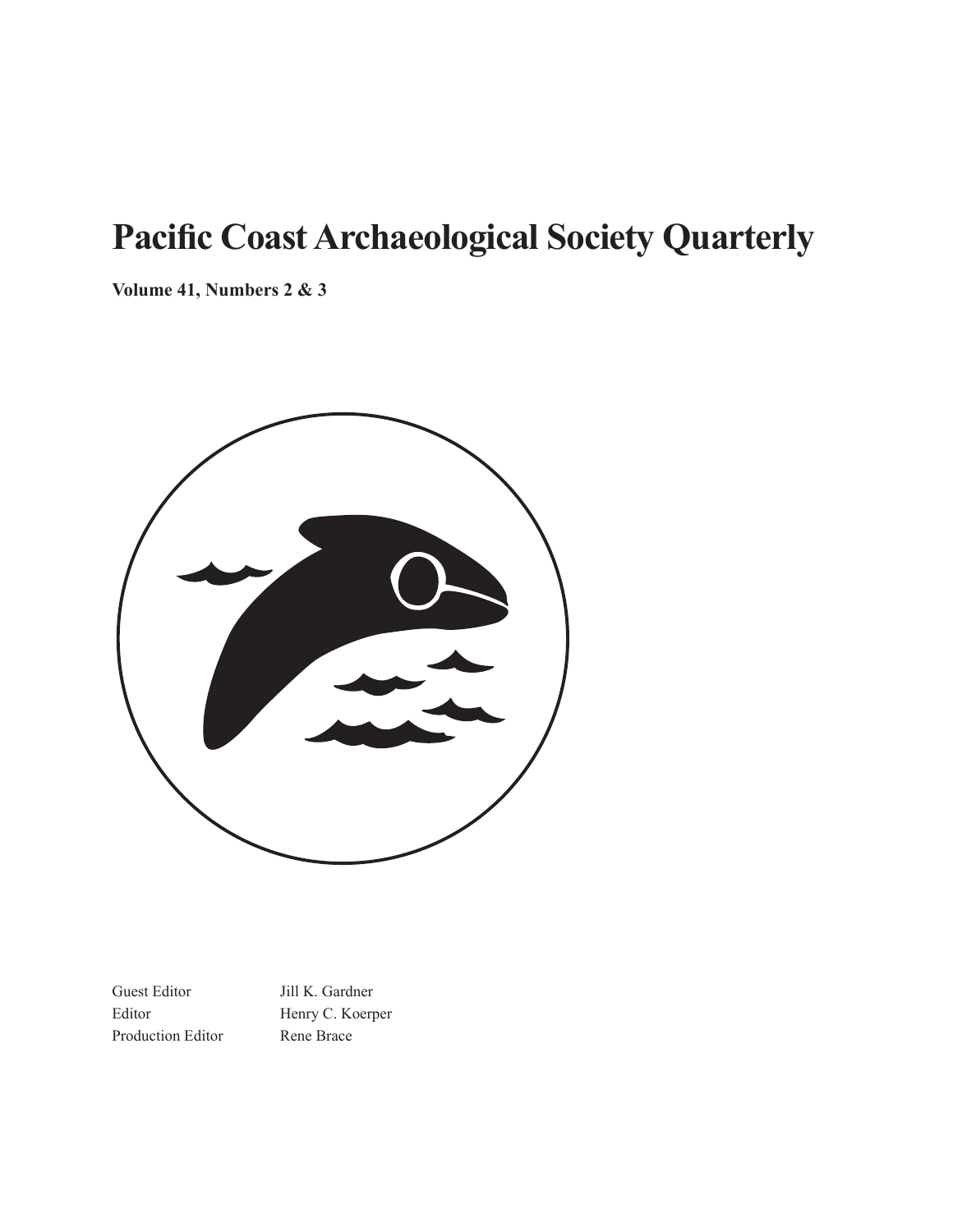# *Pacific Coast Archaeological Society Quarterly*

The *Pacific Coast Archaeological Society Quarterly* is a publication of the Pacific Coast Archaeological Society (PCAS), which was organized in 1961. PCAS is an avocational group formed to study and to preserve the anthropological and archaeological history of the original inhabitants of Orange County, California, and adjacent areas.

The Publications Committee invites the submittal of original contributions dealing with the history and prehistory of the area. Although PCAS is especially interested in reports which shed further light on the early inhabitants of Orange County, it is always interested in reports on the wider Pacific Coast region.

Information about subscriptions to the *Pacific Coast Archaeological Society Quarterly* and the *PCAS Newsletter* is available online at www.pcas.org. Back issues of the *Pacific Coast Archaeological Society Quarterly* are available. An index to Volumes 1 through 40 is available as Volume 40, Number 3 & 4. This searchable index is online at www.pcas.org. Three *Occasional Papers*, on Catalina Island, Mexican Majolica, and the Peralta Adobe, have also been published by PCAS. To place an order, receive information about the Pacific Coast Archaeological Society, or submit an article for publication, email publications@pcas.org or write: Pacific Coast Archaeological Society, P.O. Box 10926, Costa Mesa, California, 92627. Additional information is available at www.pcas. org. PCAS is not responsible for delivery of publications to subscribers who have not furnished a timely change of address. Articles appearing in the *Pacific Coast Archaeological Society Quarterly* are abstracted in *Historical Abstracts* and *America: History and Life*.

Recent issues of the *Pacific Coast Archaeological Society Quarterly* appear on the Internet at www.pcas.org and can be downloaded and viewed, but not printed. This issue of the *Pacific Coast Archaeological Society Quarterly*  is copyrighted © 2009 by the Pacific Coast Archaeological Society. ISSN 0552-7252.

#### PCAS Officers 2005

| President        | Stephen O'Neil |
|------------------|----------------|
| Vice President   | Megan Galway   |
| Secretary        | Jeff Couch     |
| <b>Treasurer</b> | Robert Brace   |

Please note that this issue was published in April 2009. In the PCAS Quarterly publication sequence, this issue is Volume 41, Numbers 2 and 3 (subscription year 2005).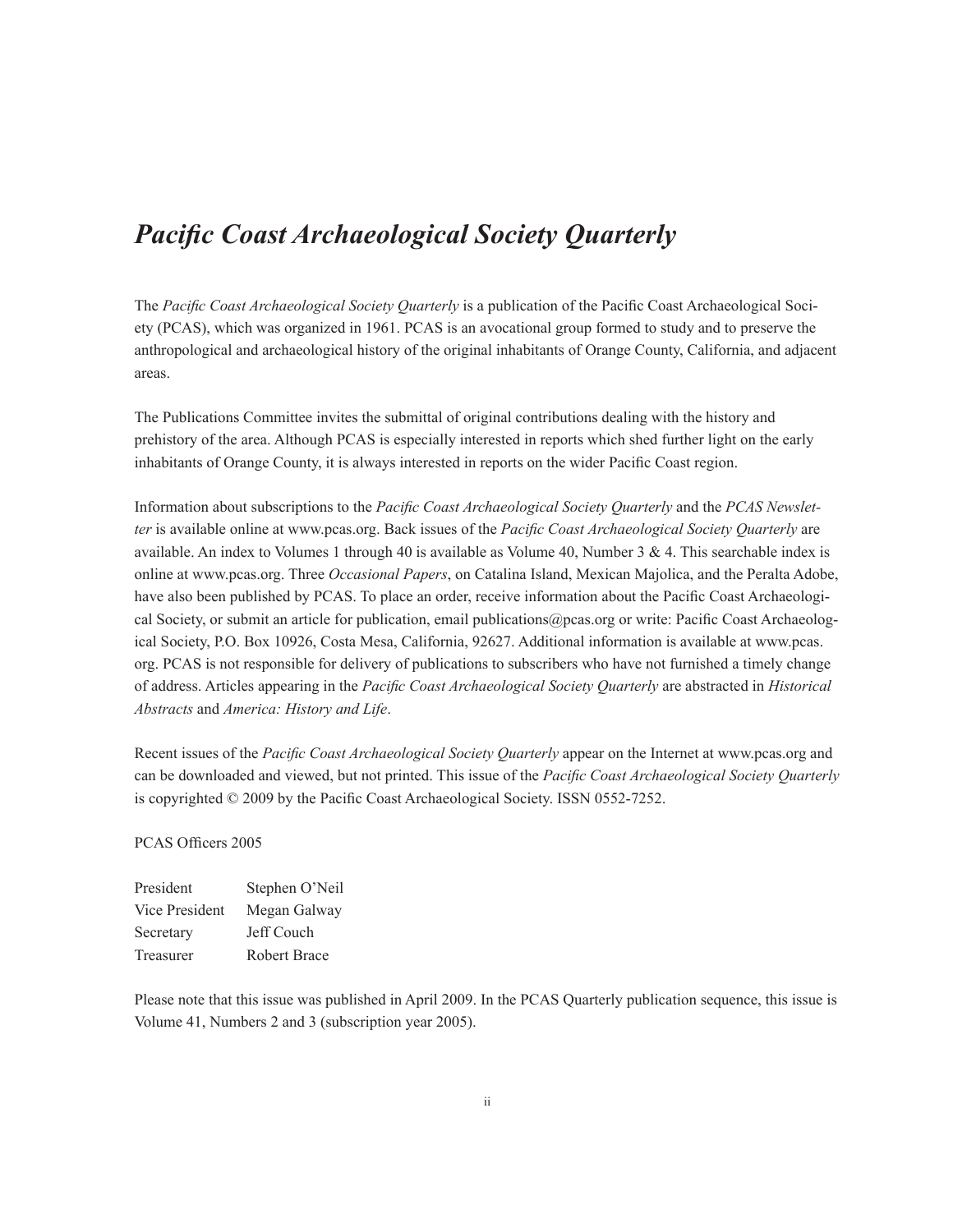# *Contents*

| The Middle Holocene Western Nexus: An Interaction Sphere |
|----------------------------------------------------------|
|                                                          |
| Mark O. Sutton and Henry C. Koerper                      |
| People and Language: Defining the Takic Expansion        |
|                                                          |
|                                                          |
| Mark Q. Sutton                                           |
| The Case of the Missing Buck Ranch Mortuary Remains:     |
|                                                          |
| Henry C. Koerper                                         |
|                                                          |

Cover

Multi-holed tablet from the Buck Ranch burial ground, Huntington Beach. Courtesy, Bowers Museum of Cultural Art.